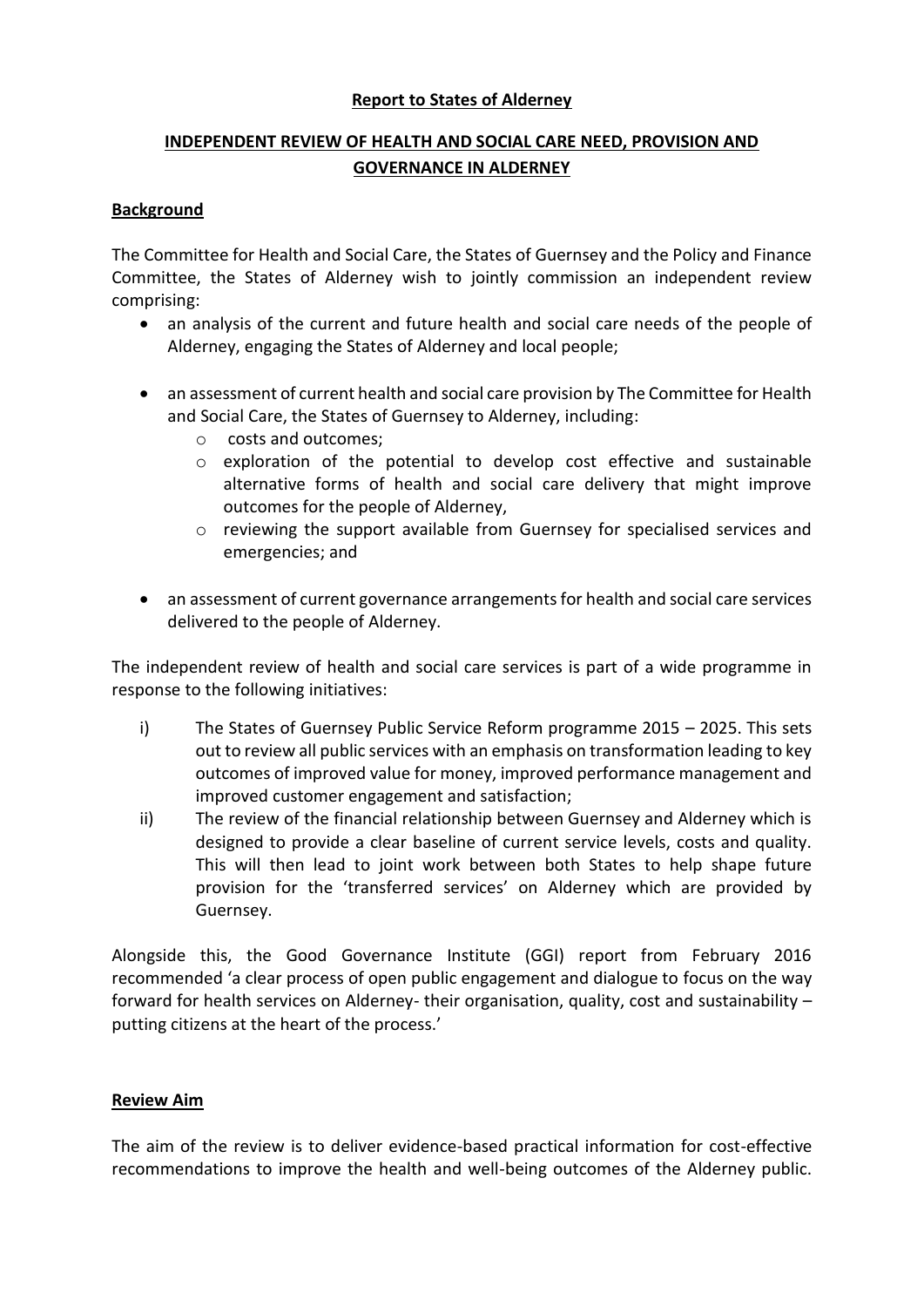This will be achieved through the production of a report, with engagement of professionals and the community in Alderney.

## **Review Elements**

The review will include the following elements:

- 1) A needs assessment;
- 2) Assessment of current health and social care provision;
- 3) Assessment of current governance arrangements; and
- 4) Prioritised recommendations for improvement.

The review must note funding constraints and be commensurate with the population and geography of Alderney when compared with the level of services provided in Guernsey, as equity of service provision is an important consideration. It is noted however that due especially to geographical considerations, parity of services between Guernsey and Alderney will not be achievable.

## **Community Engagement**

Community participation will be an important part of this review. It is important that the residents of Alderney have confidence in its contents. In particular, views of the community will be sought early and systematically using recognised methodology, and must be a key influencer of the outcome of this review. The community will include the general public, politicians, and health and social care professionals who provide services on or to Alderney.

#### **Review Recommendations**

The report will propose prioritised evidence and risk-based recommendations for change, leading to improved outcomes. This will be in the context of:

- 1. the independent review and needs assessment;
- 2. the Committee *for* Health and Social Care, the States of Guernsey's overarching priority setting framework;
- 3. the States of Guernsey's strategic and financial planning framework and related strategies, including Supported Living and Aging Well Strategy (SLAWS), Children's Plan, Healthy Weight Strategy, 20 20 Vision, Mental Health and Well- Being Strategy, Disability and Inclusion Strategy etc;
- 4. the Good Governance Institute recommendations as part of the 'Lyons Report'; (Good Governance Institute (GGI 2016). Butler M, Smith C, Cockayne D, (2016). Independent Review of the Health and Social Services Department's actions in relation to Dr Rory Lyons Report of Findings;
- 5. Policy Council paper and States of Deliberation resolutions regarding the financial relationship between Alderney and Guernsey (including the Stephen Taylor review and Terms of Reference for a review of financial arrangements, February 16<sup>th</sup> 2016);
- 6. the best evidence on provision of healthcare to remote communities, including through digital solutions; and importantly,
- 7. the collected views of the Alderney public;
- 8. BDO Cost and Benchmarking Review; and other relevant documentation